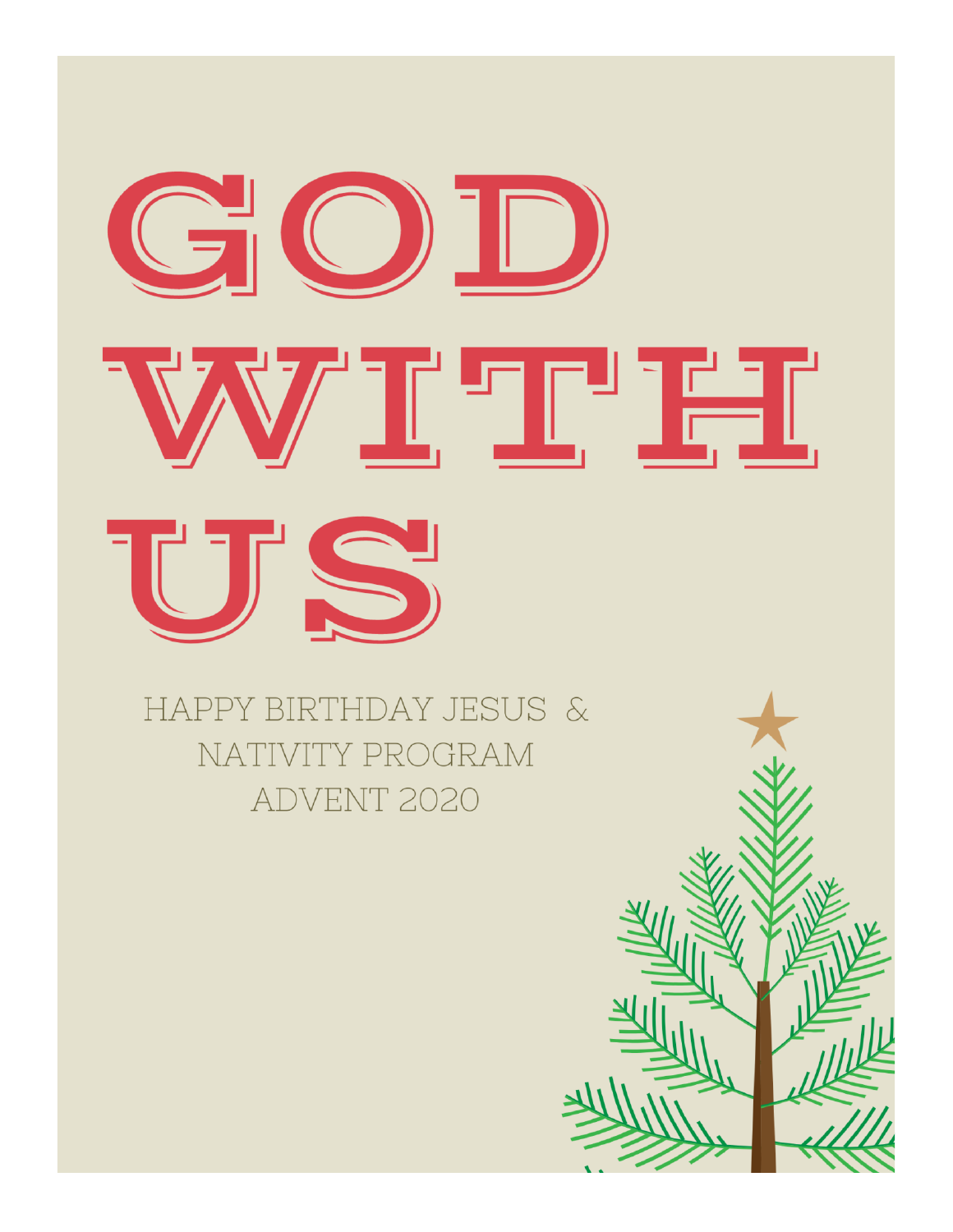## *How to Host a Happy Birthday Jesus Party*

## **1. Invitations**

- Make an evite or paperless post OR make invitations on a fun Christmas stationary to hand deliver to neighbors or to mail.
- Since this is a birthday party for Jesus, you can ask for each family to bring a gift for "the least of these." Consider a [PCPC Urban Ministry partner](https://pcpc.org/city-missions/volunteer-opportunities/) for donations. Or, consider making Christmas cards for a local homeless shelter or nursing home.
	- $\circ$  The idea here is to teach the kids to think of those less fortunate than themselves at Christmas.

## **2. Opening Activity**

*Plan: This is something everyone can easily join in on as they arrive. Budget for about 15 minutes.*

- Color a picture of a [candy cane,](https://caravanagainstfear.org/wp-content/uploads/2020/10/candy-cane-coloring-remarkable-pages-worksheets-ideas-printable-story-along-with-pagess-colouring-in-christmas-for-to-print.jpg) [a Christmas tree,](http://www.supercoloring.com/coloring-pages/simple-christmas-tree) or [the Nativity.](https://i.pinimg.com/originals/a2/d6/33/a2d633206a28d9c87090e531305210f2.gif)
- Decorate a Christmas cookie to eat later.
- Make a popcorn garland to use for a child or family's Christmas tree. Intersperse the words Happy Birthday Jesus on the garland with cut out letters you make ahead of time.

## **3. Story Time (15-20 minutes)**

*Plan for a story time of 15-20 minutes. See page 8 for the Script.*

- In the weeks leading up to the party, you should:
	- 1. Gather costumes for each of the characters from the story of the birth of Jesus (below).
	- 2. Separate out simple costumes for each character made from old sheets or fabric, garland, twine, cheap fabric (burlap sacks), etc. and place into large Ziploc bags.
	- 3. Label each bag for the characters (Mary, Joseph, etc.). Be sure to include the animal parts.
	- 4. **Or,** ask each attendee to come dressed like a man or woman from the Bible in Jesus day. You can assign parts when they get there or ahead of time.
	- 5. Gather props: cradle for the manger, a baby doll, stuffed sheep and barnyard animals, and a few crowns [\(paper ones from Target](https://www.target.com/p/12ct-gold-tiara-crown-spritz-8482/-/A-51470361?ref=tgt_adv_XS000000&AFID=google_pla_df&fndsrc=tgtao&DFA=71700000012806747&CPNG=PLA_Seasonal%2BShopping_Local&adgroup=SC_Seasonal&LID=700000001170770pgs&LNM=PRODUCT_GROUP&network=g&device=c&location=9026941&targetid=aud-451285846473:pla-909721506196&ds_rl=1246978&ds_rl=1248099&ds_rl=1247068&gclid=CjwKCAiA7939BRBMEiwA-hX5J7199Fu1-6vgQbRmgXzBDoYOtzIXAFVDDOJ2-YTmhKONkLB3MrUxexoCGdYQAvD_BwE&gclsrc=aw.ds) or [Do-It-](https://www.dltk-kids.com/CRAFTS/mcrown.htm)[Yourself\)](https://www.dltk-kids.com/CRAFTS/mcrown.htm).
	- 6. Make a copy of the script (below) for each parent attending. This is super helpful as you will need lots of stagehands to help direct.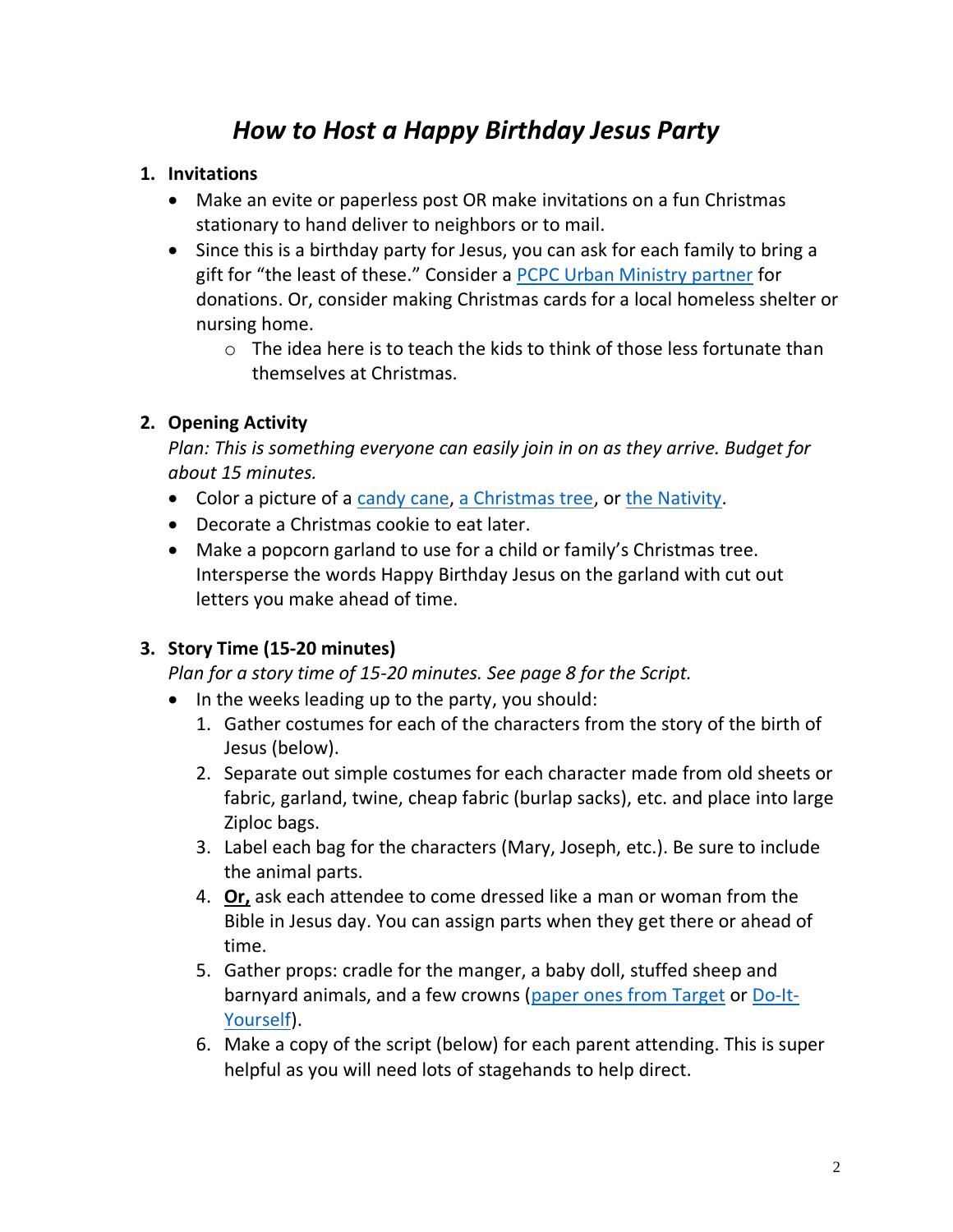- Day of party:
	- 1. Assign parts and have parents assist the children with their costumes. As you read the story from the Bible have each character assume their place in the play. You can even have each child repeat their lines as you read them off!
	- 2. Be sure to get a group picture and use it for follow-up. You might send each child a copy of the picture and thank them for attending.
	- 3. If you choose not to act out a live Nativity, then choose the Christmas story from the Bible, or a version you like.

## **4. Craft**

*Plan your craft for about 15 minutes. Instructions on each of these crafts are at the end of this document. Pick and choose from the items below***.**

- Make a Saint Nicholas apple (Instructions below);
- Sew a Candy Cane card (Instructions below);
- Decorate cookies for Advent Cookie Calendar (Instructions below).
- Make Candy Cane Christmas cards for the children to give away to children in the hospital or a neighbor. They can make "Jesus is the reason for the season!" and you can use a Candy Cane for the "J". If they are younger, have a verse already printed out for them to color on the inside of the card. If they are older, let them copy the verse themselves.
- Make jingle bell wreaths with satin ribbon strung through 10-12 bells and tied into a bow. They can hang them on their doors or wear as bracelets.

## **5. Happy Birthday Cake for Jesus**

*Plan for the birthday cake portion to take about 10 minutes or so. Use the ideas below to help for this fun time***.**

- Make or purchase a cake of your choice or cupcakes (especially since that can be cleaner and easier given public health concerns). Other ideas:
	- Make a cake in a festive shape like a star if possible. Or,
	- Make a 5 layer cake with each layer being a color of the [Wordless Gospel.](https://www.letthelittlechildrencome.com/child-evangelism-resources/wordless-book-share-the-gospel) Cut the cake and serve. While they eat share what each layer represents.
- Sing "Happy Birthday, Jesus" before cutting the cake. Consider having boxed juices or mini-water bottles for kids, and bottled waters for parents.
- Have a special chair or table where the kids can place their gifts that they made or brought for "the least of these." Consider letting families know what organization will be receiving their gifts.
- Remind each child to take some time on Christmas day to thank Jesus for coming to earth to die for our sins. You could make a copy of the Christmas story script to take home and read with their family on Christmas Day!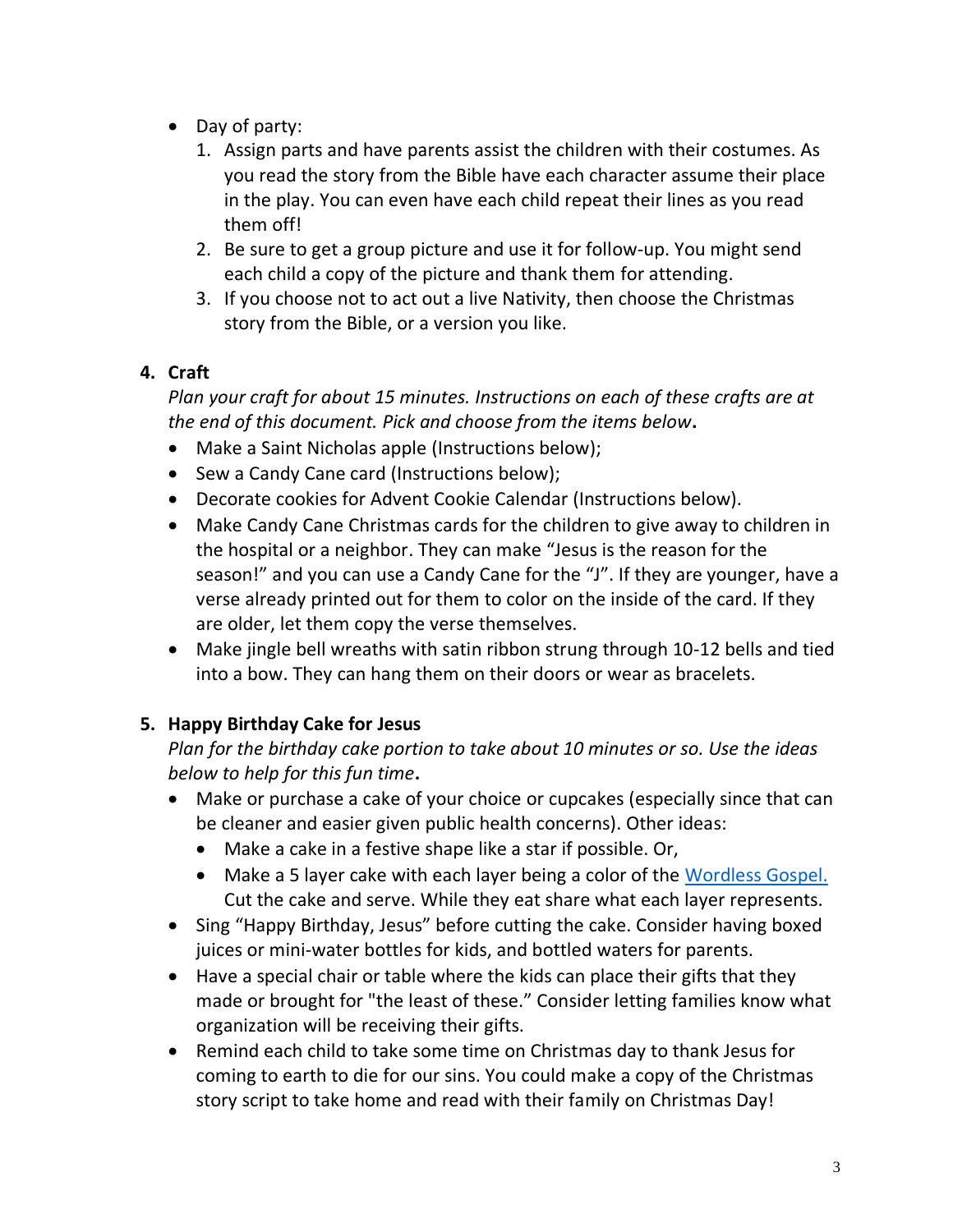## **6. Party Favors**

- Have a gift bag with a copy of the Christmas Story typed out for them to read on Christmas Day. Pick and choose from such items as:
	- A tiny manger scene. (Ex., [Dollar General\)](https://www.dollargeneral.com/products/product-page.mini-nativity-scene-assorted.html)
	- Little ornaments that they can color to decorate their trees at home. (Ex., [Oriental Trading Company](https://www.orientaltrading.com/jesus-gift-ornament-craft-kit-a2-13811758.fltr) or [Jesus Storybook Bible ornament ideas](https://redheadjulie72.wordpress.com/2013/11/29/easy-advent-idea-with-the-jesus-storybook-bible/) or Jesse Tree [Ornaments\)](https://lifeyourway.net/printables/jesse-tree-ornaments.pdf).
	- Rice Krispie treats with green food coloring and red hots into Christmas balls or [Christmas wreaths.](https://www.swankyrecipes.com/christmas-corn-flake-wreath-cookies.html)
	- A Christmas coloring book.
	- A [jingle bell wreath](https://frugalfamilyhome.com/home/crafts-home/easy-to-make-jingle-bell-wreath-ornament) for their door handles or to wear as a bracelet. Teach them to say a special thanks to Jesus for coming as our Savior every time they hear them ring!
	- A candy cane with the Christmas story typed out and attached with a ribbon (see [pcpc.org/advent](https://pcpc.org/advent/) or [pcpc.org/kids](https://pcpc.org/kids/) to find the candy cane symbol pamphlet).

## **7. Go Christmas Caroling!**

• Use the PCPC Kids Advent 2020 Hymnal (see [pcpc.org/advent](https://pcpc.org/advent/) or [pcpc.org/kids\)](https://pcpc.org/kids/) to visit and sing to neighbors and friends. Pick and choose the different songs in the hymnal.

# *Craft Ideas for Happy Birthday Jesus Party*

## *Candy Cane Christmas Cards*

- 1. Take a piece of red or green construction paper and fold it into a card shape.
- 2. On the outside take cotton balls or white pom poms and glue them in shape of a candy cane with a little bit of space in between each.
- 3. In the spaces punch two holes side by side.
- 4. Take red yarn or ribbon and lace through the holes to make the red stripes on the candy cane.
- 5. On the inside of the card put the story of the Christmas story typed out.
- 6. Attach a red ribbon to the top of the card.

## *Santa Apples*

1. Take one apple, shined with Crisco, for Santa's body. Place it upside-down on waxed paper.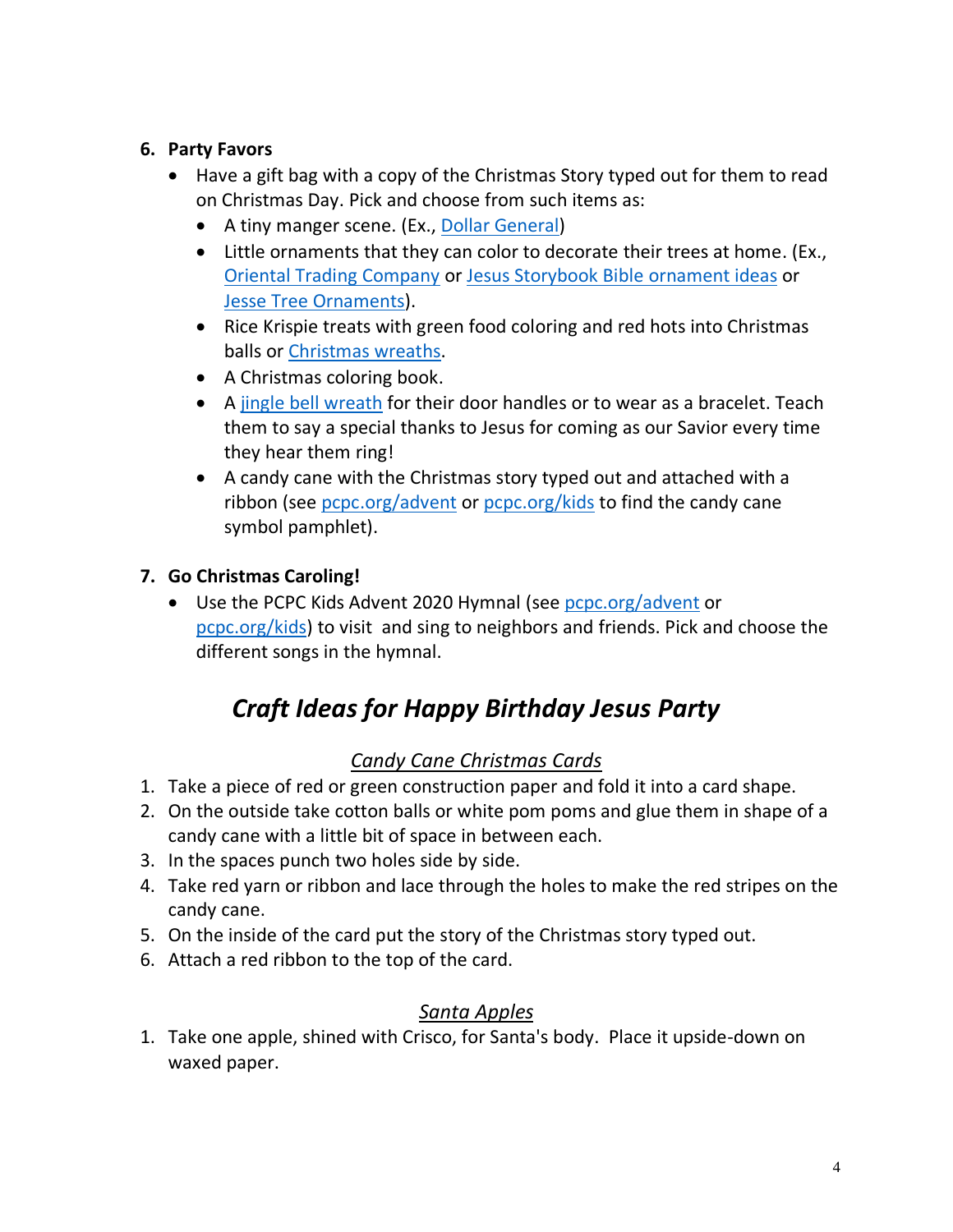- 2. Stick 3 or 4 cranberries on toothpicks for the legs and arms. (Allow the arms to angle in a slight "V" and the legs to come a bit forward.)
- 3. Place one toothpick in the back as a prop to help Santa stand.
- 4. Use whole fresh cloves for Santa's eye's, nose, mouth and the buttons down the front of his suit.
- 5. Attach cotton with glue for Santa's beard, coming to a point.
- 6. Create Santa's head from one large marshmallow, and his hat from one cranberry. (This Santa is for looking, not eating!)

## *Advent Cookie Calendar*

- 1. Purchase either pre-packaged cookie dough or make your own. Sugar cookie dough is recommended.
- 2. Use cookie cutters that would enable you to share a biblical truth about Christmas. Suggestions: [18 piece Wilton at](https://www.target.com/p/wilton-18pc-holiday-metal-cookie-cutter-set/-/A-79812874?ref=tgt_adv_XS000000&AFID=google_pla_df&fndsrc=tgtao&DFA=71700000012732784&CPNG=PLA_Kitchen%2BShopping_Local&adgroup=SC_Kitchen&LID=700000001170770pgs&LNM=PRODUCT_GROUP&network=g&device=c&location=9026941&targetid=pla-995615408366&ds_rl=1246978&ds_rl=1247068&ds_rl=1248099&gclid=CjwKCAiA2O39BRBjEiwApB2Ikj3rmwRrJsWnSx1J-a2wnGUSuPPjkiDKd8IBndE7kPlu4_H3QfdUSBoCIFIQAvD_BwE&gclsrc=aw.ds) Target
- 3. Place each cookie in a small plastic bag, print off or write in an explanation and verse (see below) and place in bag, and tie it shut with a four-inch strand of slim red ribbon or yarn.
- 4. Place the cookie bags in a Christmas basket or put them in a place to access easily.
- 5. Each day in Advent open the designated cookie, read how the cookie shape relates to Advent along with Scripture reference.
- 6. On Christmas Day, enjoy the big cookie with the whole family!

## *Advent Cookie Calendar Scripture Idea & Reference*

| Date     | Cookie<br><b>Cutter Shape</b><br>or Pattern | <b>Scripture Idea and Reference</b>                                |
|----------|---------------------------------------------|--------------------------------------------------------------------|
| $29-Nov$ | Star                                        | The star led the wisemen to baby Jesus. (Matthew 2:1-2)            |
| 30-Nov   | Sheep                                       | Sheep were likely in the stable where Jesus was born. (Luke 2:6-7) |
| 1-Dec    | Wreath                                      | The circle represents God's unending love for us. (Romans 5:8)     |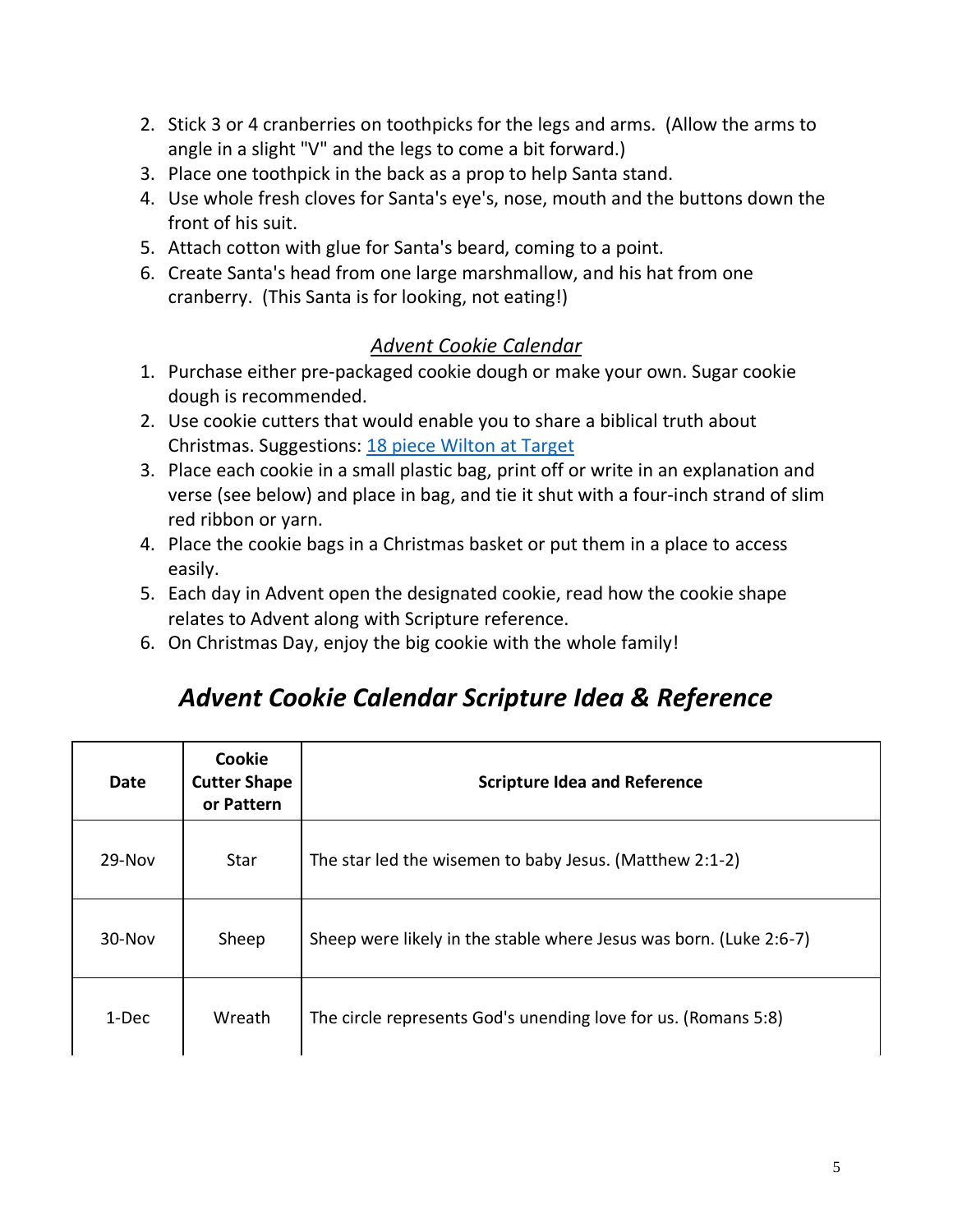| 2-Dec  | Candy Cane         | Turn it upside down and it is a shepherd's crook or staff. Jesus is the Great<br>Shepherd. (John 10:11, 14-15)                                                                                                       |
|--------|--------------------|----------------------------------------------------------------------------------------------------------------------------------------------------------------------------------------------------------------------|
| 3-Dec  | Snowflake          | Each snowflake is unique, no two are alike. God makes each person the<br>same way -- no two people are alike -- and God loves us just as much! (Ps.<br>$139:13-14)$                                                  |
| 4-Dec  | Mitten             | God has the whole world $-$ you and me $-$ in His hands! God gives us<br>eternal life through Jesus and nothing can separate us or take us out of<br>His hands. (John 10:28; Romans 8:38-39)                         |
| 5-Dec  | Angel              | An angel visited Mary and Joseph to tell them about Jesus' birth. (Luke<br>$1:26-38$                                                                                                                                 |
| 6-Dec  | Gift/Present       | Jesus is the gift God gives to the world. He shows His great love for us by<br>sending His only Son, Jesus. (John 3:16)                                                                                              |
| 7-Dec  | Bell               | Bells, when rung, tell us someone is coming or something is happening.<br>God sent the prophets in the Old Testament that Someone was coming to<br>rescue the world from sin and sorrow $-$ it was Jesus! (Isa. 9:6) |
| 8-Dec  | Ornament           | Ornaments make a tree look lovely and pretty. The Bible tells us Jesus<br>was not a pretty man, and he was despised. Jesus endured suffering and<br>pain, so He could rescue us! (Isa. 53)                           |
| 9-Dec  | Light Bulb         | Jesus is the light of the world! (John 8:12)                                                                                                                                                                         |
| 10-Dec | Christmas<br>Tree  | Trees can remind us of the wood that made the manger Jesus slept in or<br>the stable that was over his head. And the Cross on which Jesus died to<br>show us how much God loved us. (John 3:16)                      |
| 11-Dec | Star               | Jesus is the Bright and Morning Star. (Rev. 22:16)                                                                                                                                                                   |
| 12-Dec | Sheep              | Jesus is the Lamb of God who takes away the sin of the world. (John 1:29)                                                                                                                                            |
| 13-Dec | Gingerbread<br>Man | Jesus came to save all people from their sins! But to do that, He had to<br>become a human too! (John 1:11-16)                                                                                                       |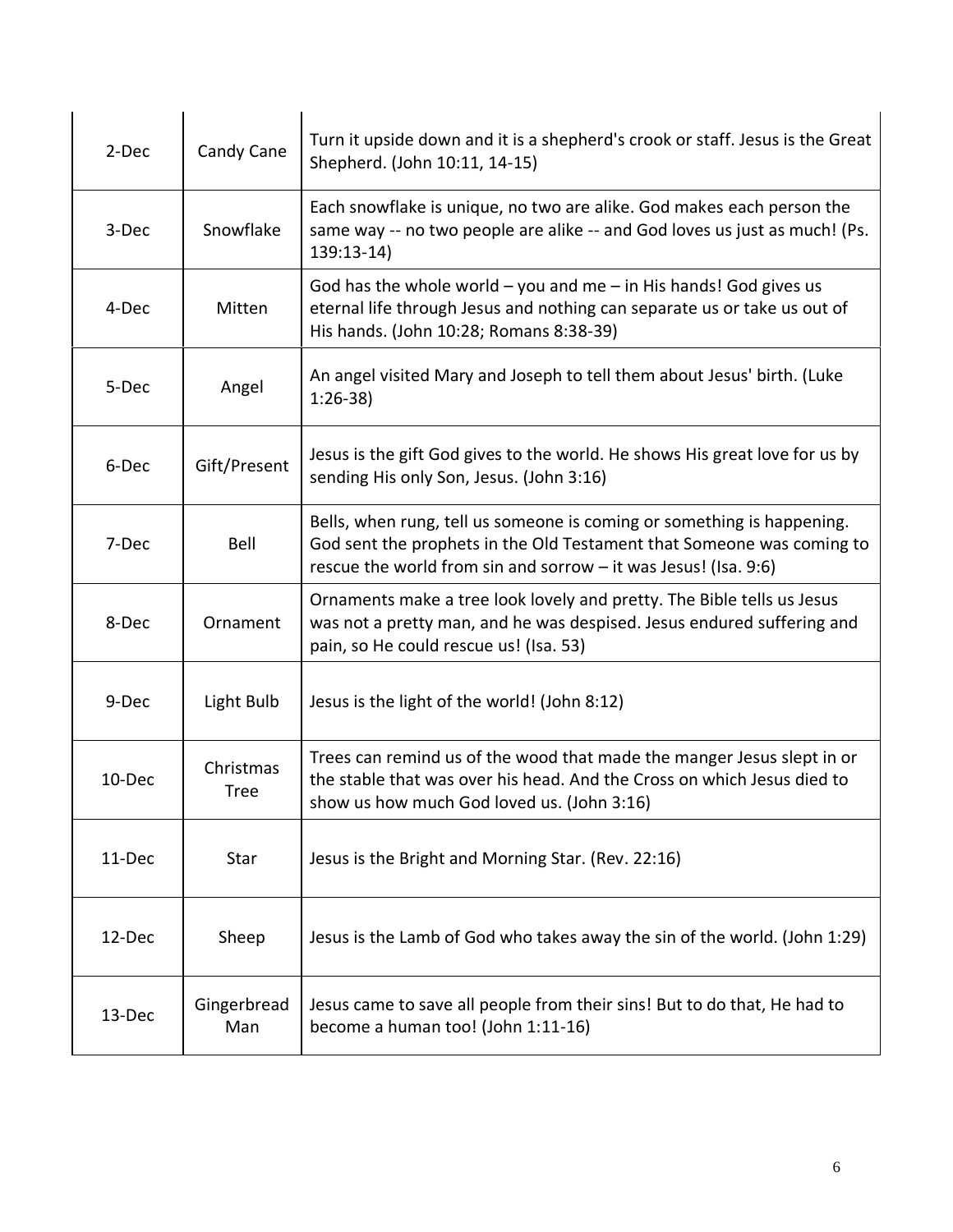| 14-Dec | Candy Cane         | Turn it upside down and it is a "J" for Jesus. (Matthew 1:21)                                                                                                                                                           |
|--------|--------------------|-------------------------------------------------------------------------------------------------------------------------------------------------------------------------------------------------------------------------|
| 15-Dec | Snowflake          | Snow is white! Because of Jesus our sins will be removed and we become<br>pure as the driven snow! (Isa. 1:18)                                                                                                          |
| 16-Dec | Mitten             | God made everything in the world. All of Creation glorifies God! In Christ<br>all things are being reconciled, or made right, with God. (Col. 1:15-22)                                                                  |
| 17-Dec | Angel              | An angel came to the shepherds keeping their flocks by night to tell them<br>about the newborn King. (Luke 2:8-20)                                                                                                      |
| 18-Dec | Gift/Present       | Jesus was promised Savior (gift) from long ago who was going to redeem<br>all the things sin, death, and Satan ruined. (Gen. 3:15)                                                                                      |
| 19-Dec | Bell               | Bells, when rung, tell us someone is coming or something is happening.<br>God sent the prophets in the Old Testament that Someone was coming to<br>rescue the world from sin and sorrow $-$ it was Jesus! (Isa. 11:1-5) |
| 20-Dec | Gingerbread<br>Man | Jesus became a human just like you and me, he had skin, blood, hair, eyes<br>and more! He had emotions too! But He was without sin. (1 John 4:2)                                                                        |
| 21-Dec | Light Bulb         | God is light, and to have fellowship with Him, a person must walk in the<br>light! (1 John 1:5-10)                                                                                                                      |
| 22-Dec | Christmas<br>Tree  | Christmas trees are fun to decorate, but eventually we take them down<br>to either store away or put by the road. Jesus never goes away though!<br>He came to be with us for forever! (Deut. 31:8; Matt. 28:20)         |
| 23-Dec | Gift/Present       | The Wise Men brought precious gifts to Jesus: gold, frankincense, and<br>myrrh. (Matthew 2:9-11)                                                                                                                        |
| 24-Dec | Wreath             | Most wreaths are green, which can represent life. Jesus comes to give us<br>eternal life. (John 10:10)                                                                                                                  |
| 25-Dec | <b>Big Cookie!</b> | Read the Nativity Story from Luke 2 and share the cookie together!                                                                                                                                                      |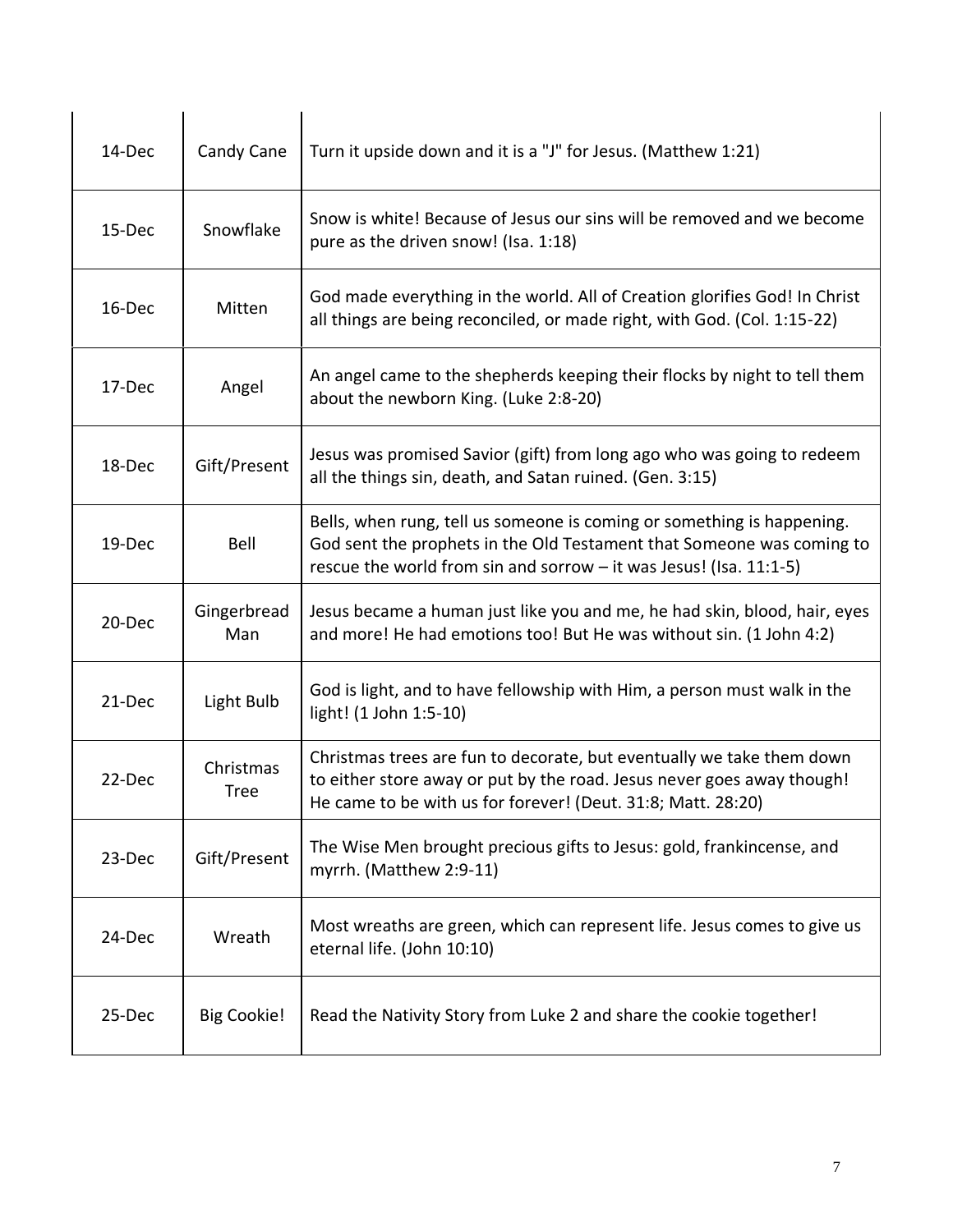# *Nativity Script*

Matthew 1:18-25; 2:1-12; Luke 1:26-38; 2:1-20

## **Introduction**

This script combines the Luke's and Matthew's account of the birth of Jesus. Below you'll see the speaking roles you'll need along with just actors. The Narrator, highlighted in green, speaks unless there is a highlighted yellow name, then that actor speaks the line. The play can seem disjointed, but that's okay! Most of actors probably have not had time to rehearse. If you finish the play quickly, switch up kids that play the roles to let others have a turn. Repetition, repetition, repetition!

## Speaking Roles

- Narrator
- Joseph
- Mary
- Angel Gabriel
- An Angel of the Lord
- Centurion
- King Herod
- Wiseman #1
- Lead Chief Priest

#### Other parts and roles

- Townspeople
- Soldiers
- Shepherds
- Host of Angels
- Wisemen
- Innkeeper

## **The Beginning**

(Narrator) God would save the world through a baby, but not just any baby. It's an exciting story and I'm here to tell you what happened that special night long ago. Many people have tried to tell the story of what God has done. They wrote what they had been told by the people who were there in the beginning and saw what happened. Doctor Luke happens to one of those people to hear about the story. He made a careful study of everything, like all doctors do, and then decided to write down exactly what took place so others could know.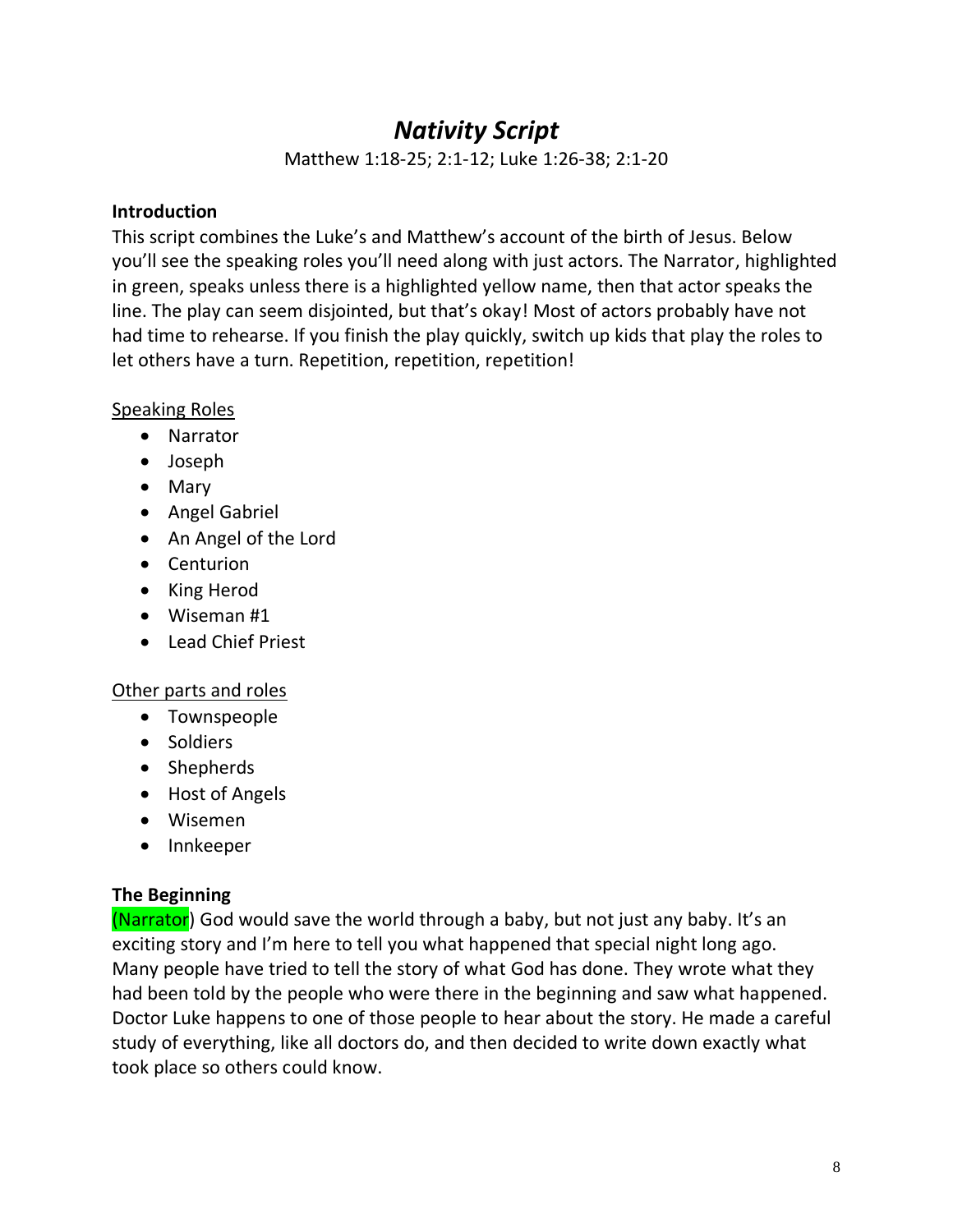A young woman named Mary (Mary & Joseph off to stage right; Mary moves to the front of the stage with Joseph with a ring) was engaged to Joseph from King David's family.

King David was the best king Israel had ever had, but David, like all humanity, messed up a lot. Since Joseph was from the family of King David that meant Joseph was royalty. Anyone in Joseph's family was royalty too. God promised long ago that a future King would come from David's family that would be a whole lot better than David. And for a very, very long time the people of Israel waited for this King that was better than David.

Before Joseph and Mary were married, Mary learned in an unexpected way that she was pregnant. A co-worker of mine, Gabriel, delivered the news. To say she was speechless would be an understatement. To think she was not even married yet, but she was already pregnant? Wow!

The angel Gabriel (meets with Mary center stage) went to visit Mary in the small town of Nazareth in Galilee.

Gabriel said to her, *"You are truly blessed! The Lord is with you."* 

(Narrator) As you can imagine Mary was confused (Mary shows a confused face). Not only by the sudden appearance of an angel, but she didn't know what my words meant.

Gabriel explained, "*Don't be afraid! God wants to use you in a special way. You will have a son, and His name will be Jesus. He will be great and be called the Son of God Most High. The Lord God will make him king, as his ancestor David was. Jesus will rule the people of Israel forever, and his kingdom will never end.*"

Mary popped back and said, *"How can this happen? I am not married!"*

And Gabriel said, "*The Holy Spirit will come upon you and God's power will come over you. This baby, your baby, will be called the holy Song of God. Elizabeth, your cousin, is also going to have a son, even though she is old. No one thought she could ever have a baby, but in three months she will have a son."*

And Gabriel left Mary with these last few words;

Gabriel: "*Nothing is impossible for God!"*

Mary was ready; she said to Gabriel,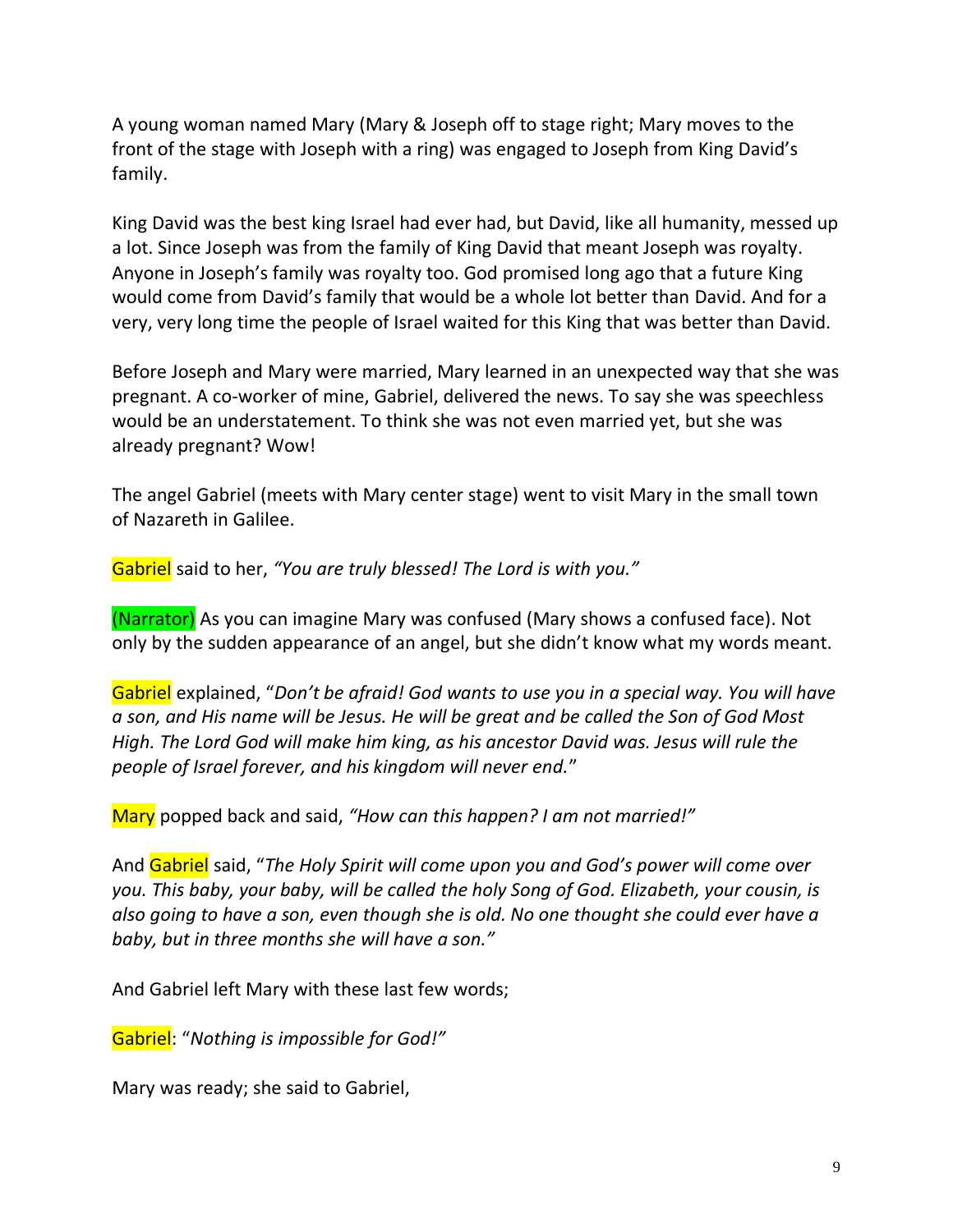## Mary: "*I am the Lord's servant! Let it happen as you have said*."

All of this would come true just like Isaiah said it would: "A virgin will have a baby boy, and he will be called Immanuel," which means "God is with us."

And then there was Joseph (Joseph waves). We can't forget about him! Joseph was a good man, but when he heard from Mary about this surprise baby, well, he was ready to call off the wedding. Joseph thought about this a lot (pondering/thinking), and he just felt tired all the time thinking about it. (Joseph lays down like taking a nap). While he was napping, an angel of the Lord came to him in a dream.

The angel of the Lord told Joseph, "*The baby that Mary will have is from the Holy Spirit. Go ahead and marry her. Then after her baby is born, name him Jesus, because he will save his people from their sins.*"

(Narrator) Joseph quickly woke up from the dream and did just as I told him. This was a spectacular moment. All the world was waiting for it: that God would come to be with His people. Immanuel which means God is with us. (Mary and Joseph leave spot and walk behind the audience.)

#### **The Birth of Jesus**

(Town bustling, kids talking, Mary and Joseph finally arrive to town)

(Narrator) About that time Emperor Augustus gave orders for the names of all the people to be listed in record books.

Centurion: "Alright now. Settle down. Here's the deal. We got to get a head count here. Caesar Augustus wants to know how many people live in his kingdom. So take a number and line up."

(Narrator) Everyone had to go to their own hometown to be listed. Joseph had to leave Nazareth in Galilee and go to Bethlehem in Judea (leave bustling town part and walk over to the manger). Long ago Bethlehem had been King David's hometown, and Joseph went there because he was from David's family.

Mary was engaged to Joseph and traveled with him to Bethlehem. (Mary sits down in the manger; Joseph stands behind her).

She was soon going to have a baby, but there was no room anywhere in town to stay. So Joseph and Mary stayed in a stable. That's right! A place where donkeys, sheep, and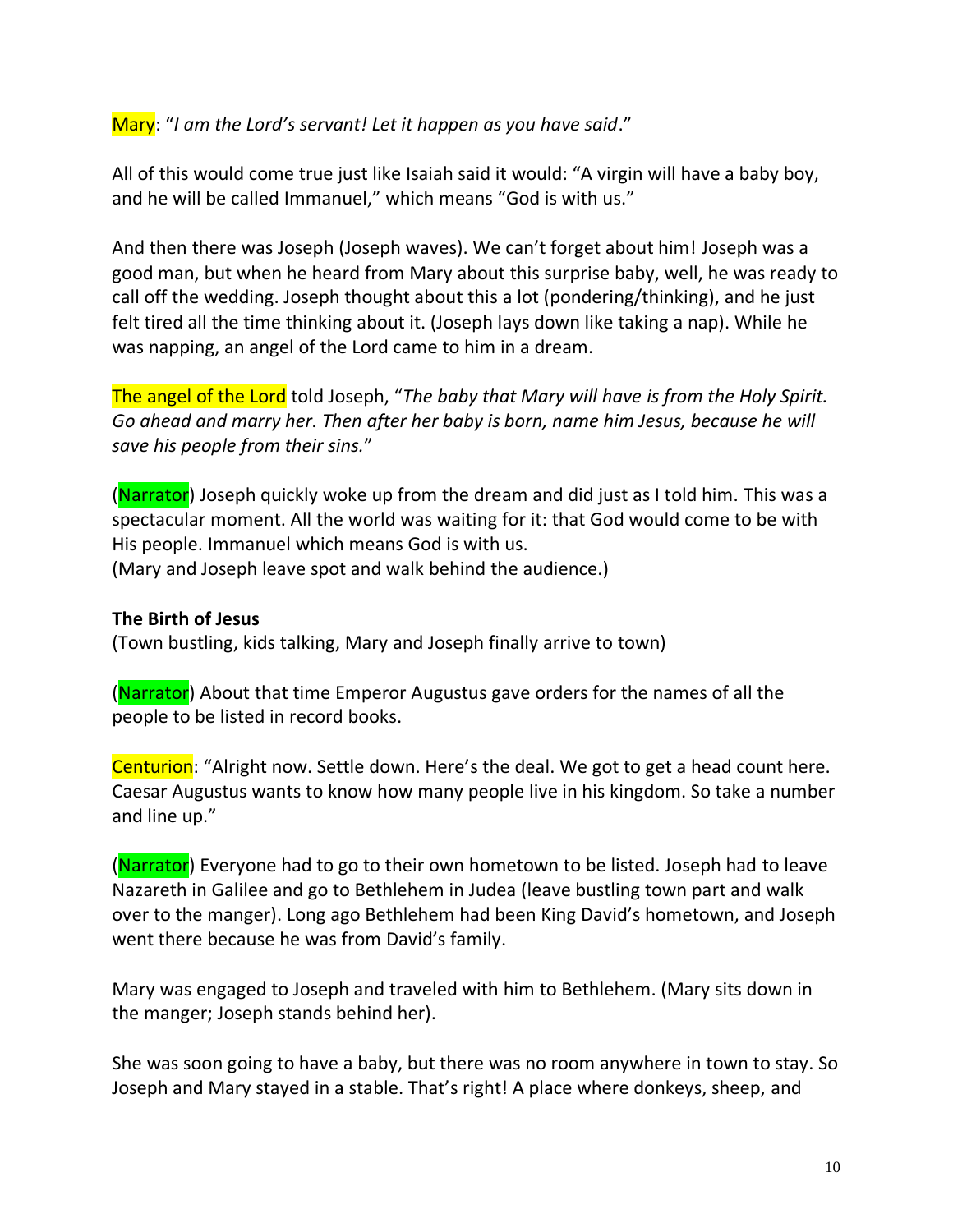horses sleep and eat. And while they were there in the stable, Mary gave birth to her first-born son. His name is Jesus! She dressed him in baby clothes and laid him on a bed of hay in a feeding trough. The Savior of the World was born!

## **The Shepherds**

(Shepherds in front of "field" – some standing, some sitting; sheep in audience "baaing")

(Narrator) That night in the fields near Bethlehem some shepherds were guarding their sheep. All at once an angel came down to them from the Lord, (shepherds cower in fear at the angel's presence) and the brightness of the Lord's glory flashed around them. The shepherds were frightened.

## An angel said,

*"Don't be afraid! I have good news for you, which will make everyone happy. This very day in King David's hometown a Savior was born for you. He is Christ the Lord. You will know who he is, because you will find him dressed in baby clothes and lying on a bed of hay."*

(Narrator) Then lots of other angels came down from heaven and appeared before the shepherds. They joined in praising God too.

They said (angel ensemble says aloud): *"Praise God in heaven! Peace on earth to everyone who pleases God."*

(Narrator) After the angels had left and gone back to heaven.

The shepherds said to each other, *"Let's go to Bethlehem and see what the Lord has told us about."* 

(Narrator) They hurried off (shepherds stand up and begin walking over to Mary and Joseph) and found Mary and Joseph, and they saw the baby lying on a bed of hay. When the shepherds saw Jesus, they told his parents what the angel had said about him. Everyone listened and was surprised. But Mary kept thinking about all this and wondering what it meant.

As the shepherds returned (walk back to the field) to their sheep (sheep "baa"), they were praising God and saying wonderful things about him. Everything they had seen and heard was just as the angel had said.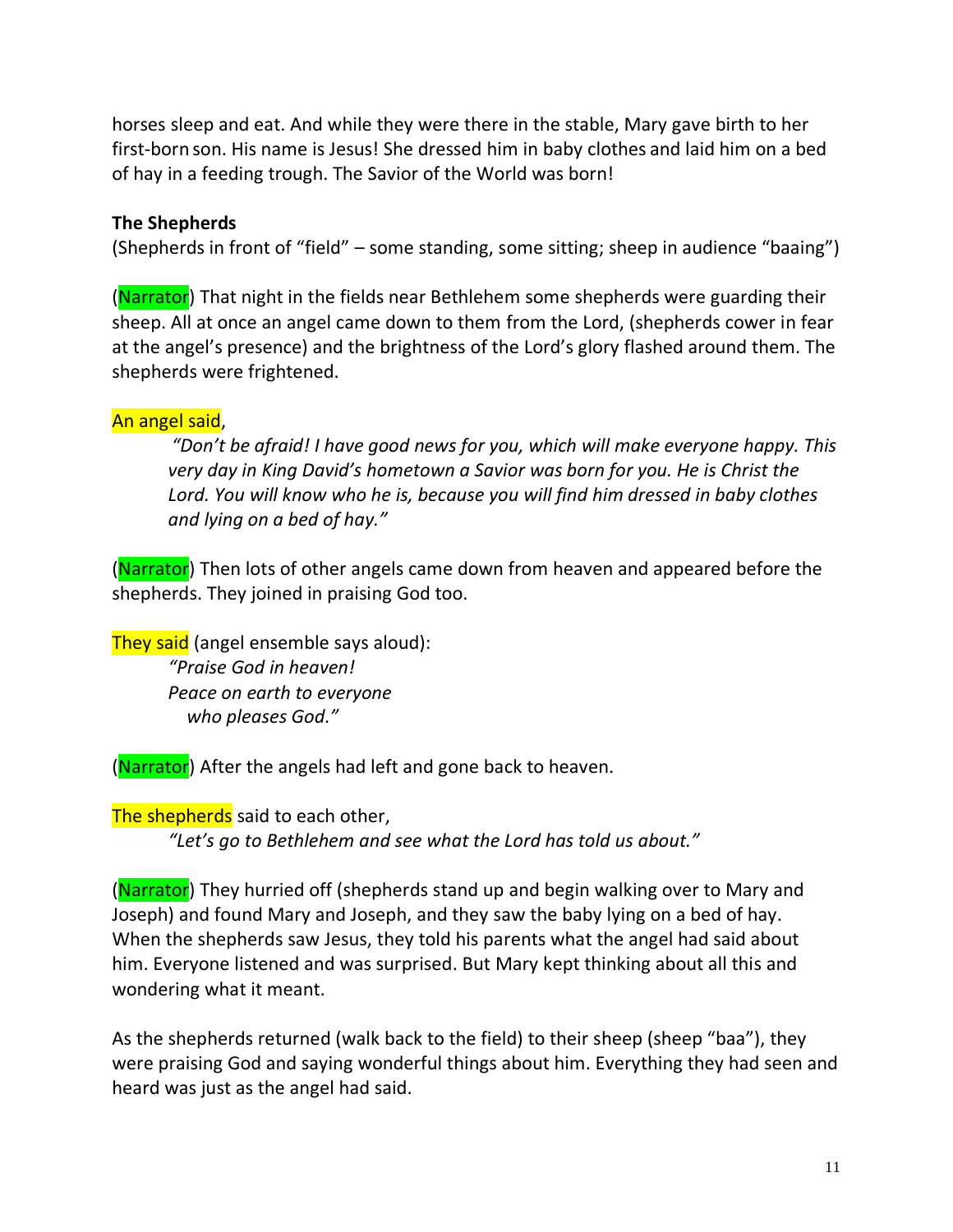Eight days later Jesus' parents did what the Law of Moses commands. Mary and Joseph named the baby Jesus, just as the angel had told Mary when he promised she would have him.

#### **The Wise Men**

(Narrator) When Jesus was born in the village of Bethlehem in Judea, Herod was king.

During this time some wise men from the east came to Jerusalem (wise men walking en masse from stage left and stop at Herod – where the village was) and said to King Herod (standing there with some soldiers):

(Wise Man #1) *"Where is the child born to be king of the Jews? We saw his star in the east and have come to worship him."*

(Narrator) When King Herod heard about this, he was worried (Herod shows worried face), and so was everyone else in Jerusalem. Herod brought together the chief priests and the teachers of the Law of Moses and asked them,

(Herod) *"Where will the Messiah be born?"*

He was told,

(Lead Chief Priest) "*He will be born in Bethlehem, just as the prophet wrote, Bethlehem in the land of Judea you are very important among the towns of Judea. From your town will come a leader who will be like a shepherd for my people Israel.'"*

Herod secretly called in the wise men and asked them when they had first seen the star. He told them,

(Herod) *"Go to Bethlehem and search carefully for the child. As soon as you find him, let me know. I want to go and worship him too."*

(Narrator) The wise men listened to what Herod said and then left (begin walking over to Mary and Joseph). And the star they had seen in the east went on ahead of them until it stopped over the place where the child was. They were thrilled and excited to see the star.